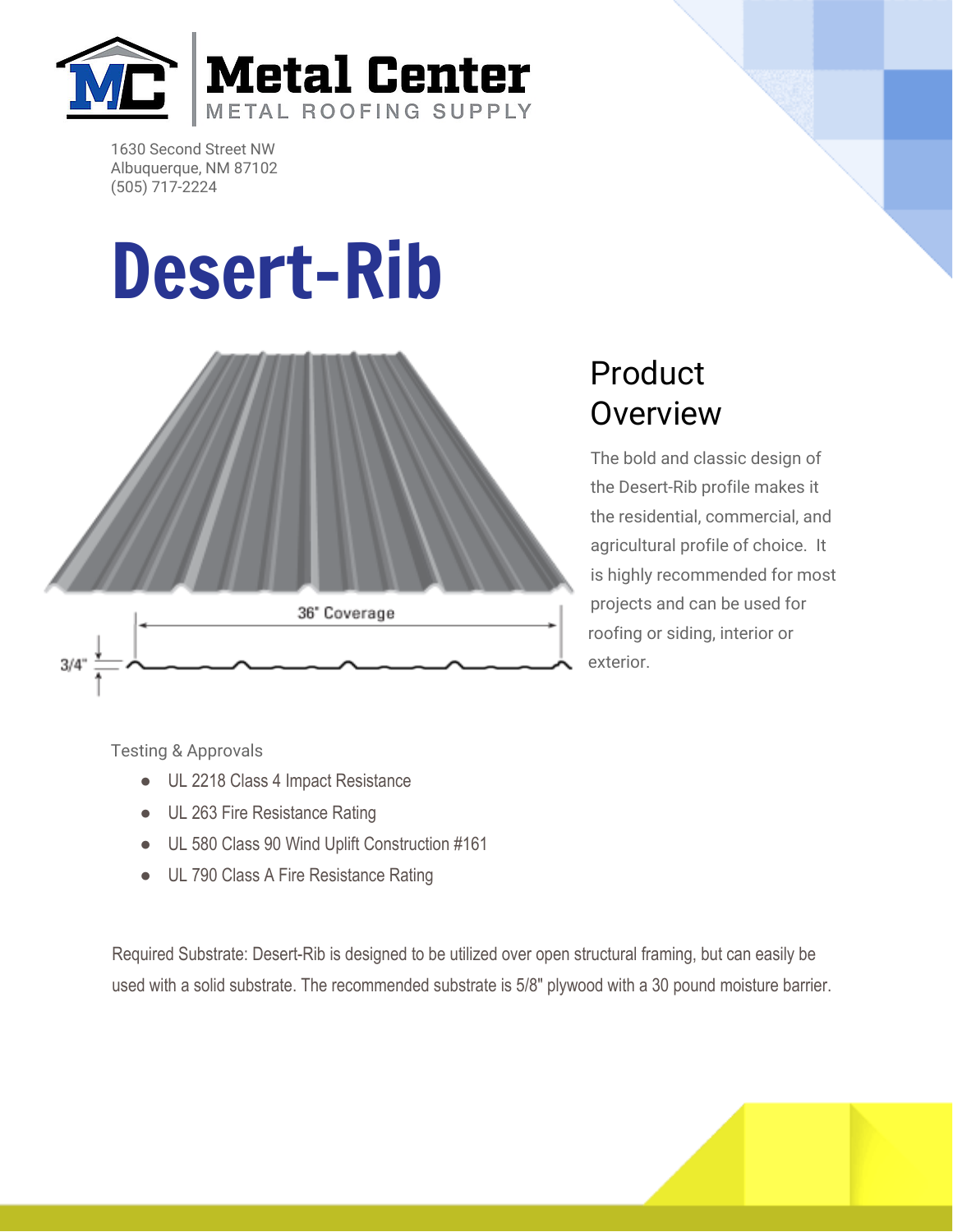- Minimum Slope:
	- The minimum recommended slope for Desert-Rib is 3:12. Metal Center strongly recommends the use of sealant tape for all sidelaps when used for roofing.
- Coverage
	- $\circ$  Each panel's effective coverage is 3' (36 inches).
- Lengths
	- The minimum length for Desert-Rib is 3' 2", with a maximum recommended length of 45'.
- Availability
	- Desert-Rib is available in 29 gauge and 26 gauge, and can be made in 24 gauge via special order.
- Application
	- Desert-Rib is used largely in commercial, residential, and agricultural settings.
- **Fastening System** 
	- Exposed Fastened.
- **Materials** 
	- Steel Grade 80 per ATSM A-792 or ATSM A-792-AZ55
	- Steel Grade 50 per ATSM A-792
- **Finish** 
	- Acrylic Coated Galvalume® (ACG) / ASTM A-792 AZ55
	- Prepainted Galvalume / ASTM A-792 AZ50
	- Silicone-Modified Polyester (SMP)
	- \*\*Fluorocarbon (PVDF)
		- \* Differential appearance of Acrylic Coated Galvalume roofing materials is not a cause for rejection.

\*\* Meets both Kynar 500 and Hylar 5000 specifications.